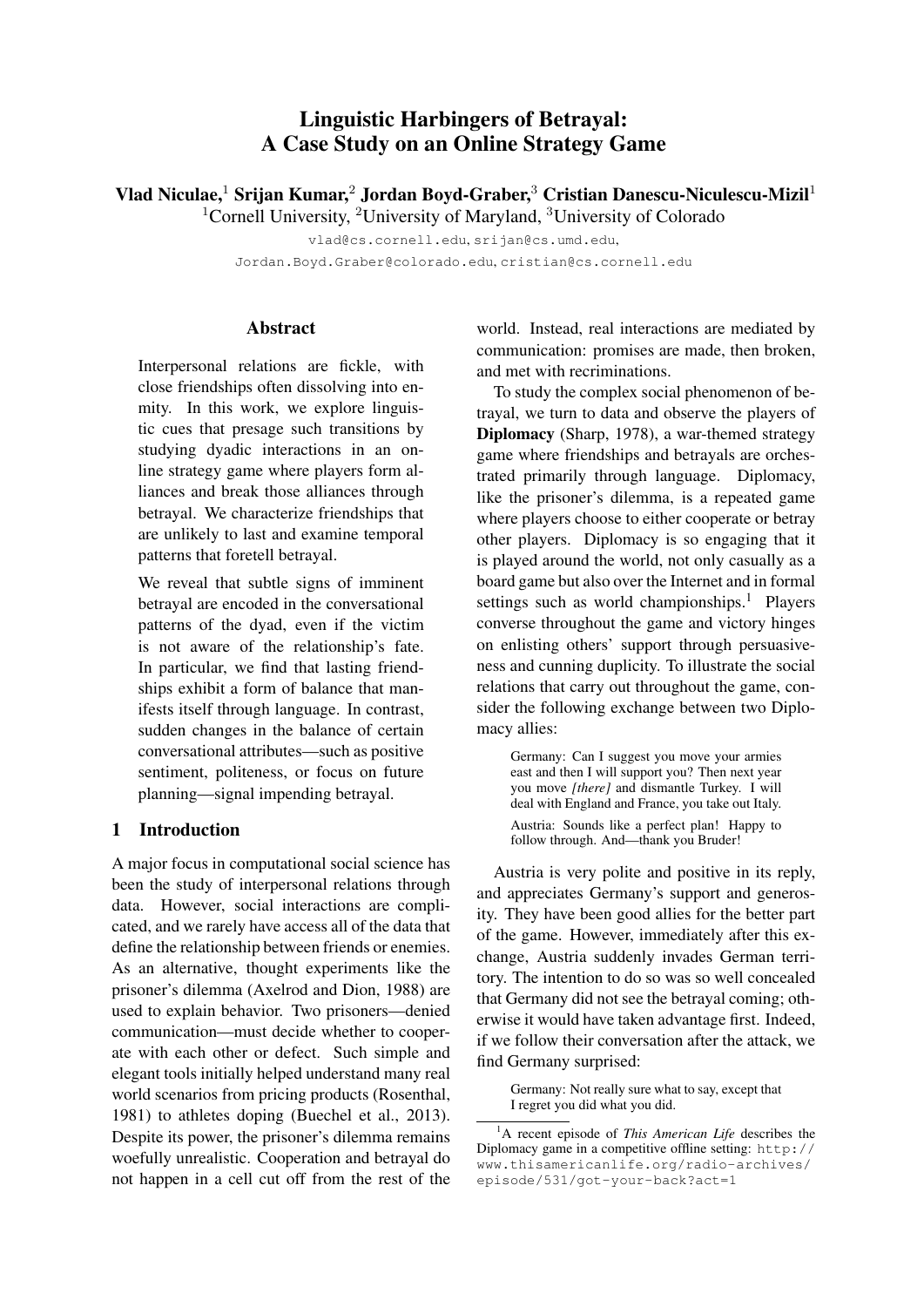Such scenarios suggest an important research challenge: is the forthcoming betrayal signaled by linguistic cues appearing in the (ostensibly friendly) conversation between the betrayer and the eventual victim? A positive answer would suggest not only that the betrayer unknowingly reveals their future treachery, but also that the eventual victim fails to notice these signals. Capturing these signals computationally would therefore mean outperforming the human players.

In this work, we provide a framework for analyzing a dyad's evolving communication patterns and provide evidence of subtle but consistent conversational patterns that foretell the unilateral dissolution of a friendship. In particular, imminent betrayal is signaled by sudden changes in the balance of conversational attributes such as positive sentiment, politeness, and structured discourse. Furthermore, we show that by exploiting these cues in a prediction setting we can anticipate imminent betrayal better than the human players.

After briefly describing the game (Section 2), we focus on how the structure of the game provides convenient, reliable indicators of whether pairs of participants are friends or foes (Section 3). Given these labels, we explore linguistic features that are predictive of whether friendships will end in betrayal (Section 4) and, if so, when the betrayal will happen (Section 5).

While our focus is on a single popular game, we choose methods that generalize to other domains, revealing dynamics present in other social interactions (Section 6). We discuss how automatically predicting stable relationships and betrayal can more broadly help advance the study of trust and relationships using computational linguistics.

# 2 Communication and Conflict in **Diplomacy**

A game of Diplomacy begins in 1901 with players casting themselves as the European powers at the eve of the first world war: England, Germany, France, Russia, Austria, Italy, and the Ottoman Empire. The goal of the game (like other war games such as Risk or Axis & Allies) is to capture all of the territories on the game board (Figure 1). The games are divided into years starting from 1901 and each year is divided into two seasons—Spring and Fall. Each season consists of two alternating phases: *diplomacy*—the players communicate to form strategies—and *orders*—the



Figure 1: The full Diplomacy board representing Europe circa 1914. The seven nations struggle to control the map.

players submit their moves for the season. Seasons are therefore the main unit of game time.

### 2.1 Movement, Orders, and Battles

On the board, each player can operate a unit for each city they control. During each turn, these pieces have the option of moving to an adjacent territory. What makes Diplomacy unique is that all players submit their written (or electronic) orders; these orders are executed simultaneously; and *there is no randomness* (e.g., dice). Thus, the outcome of the game depends only on the communication, cooperation, and movements of players.

When two units end their turn in the same territory, it implies a battle. Who wins the battle is decided purely based on numerical superiority (ties go to defenders). Instead of moving, a unit can support another unit; large armies can be created through intricate networks of support. The side with the largest army wins the battle.

The process of *supporting* a unit is thus critical for both a successful offensive move and a successful defense. Often, a lone player lacks the units to provide enough support to his attacks and thus needs the help of others. $<sup>2</sup>$  Because these or-</sup> ders (both movement and support) are machine readable, we have a clear indication of when players are working together (supporting each other) or working against each other (attacking each other); we will use this to define relationships between

<sup>2</sup> While support can come from a player's own units, allies often combine resources. For example, if an English army in Belgium is attacking a Germany Army in Ruhr, a French army in Burgundy could strengthen that attack. This is accomplished by the French player submitting a move explicitly stating "I support England's attack from Belgium to Ruhr".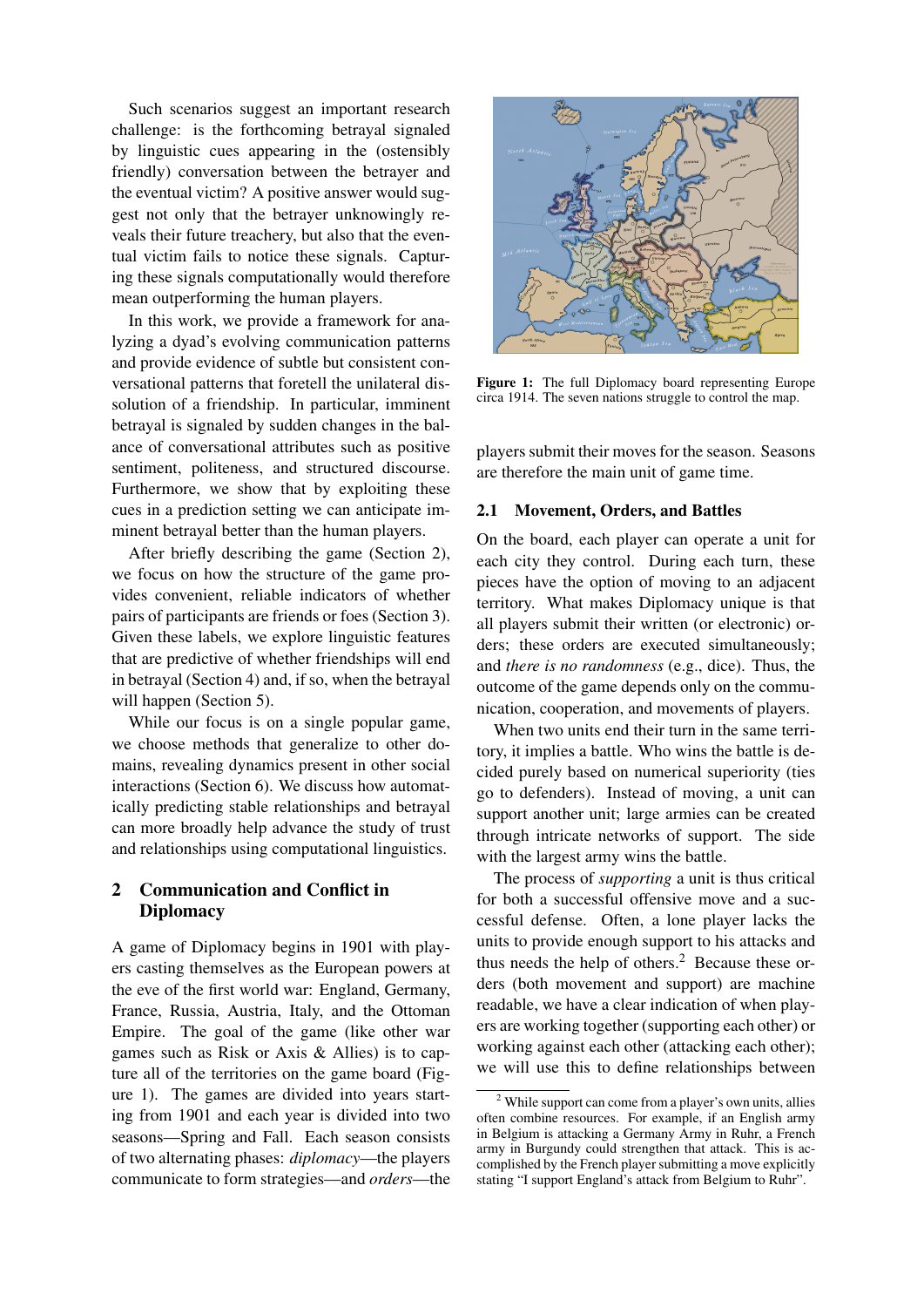players (Section 3). However, coordinating these actions between players requires cooperation and *diplomacy*.

### 2.2 Communication

In the *diplomacy* phase of the game, players talk to each other. These conversations are either public or—more typically—one-on-one. Conversations include greetings, extra-game discussions (e.g., "did you see Game of Thrones?"), low-level tactics ("if you attack Armenia, I'll support you"), and high-level strategy ("we need to control Central Europe"). The content of these messages forms the object of our study.

Because of the centrality of language to Diplomacy, we can learn the rhetorical and social devices players use to build and break trust. Because this language is embedded in every game, it has convenient properties: similar situations are repeated, the goals are clear, and machine-readable orders confirm which players are enemies and which are friends. In the next section, we explore the Diplomacy data.

# 2.3 Preprocessing

We use games from two popular online platforms for playing Diplomacy.<sup>3</sup> The average season of an online Diplomacy game lasts nine days. We remove non-standard games caused by differences between the two platforms, as well as games that are still in progress. Moreover, in each game, we filter out setup messages, regulatory messages to and from the administrator of the game and messages declaring the state of the game, keeping only messages between the players. This leaves 249 games with 145.000 total messages.

The dataset confirms that communication is an essential part of Diplomacy: half of the games have over 515 messages exchanged between the players, while the top quartile has over 750 messages per game. Also, non-trivial messages (with at least one sentence) tend to be complex: over half of them have at least five sentences, and the top quartile consists of messages with eight or more sentences.

# 3 Relationships and Their Stability

In this section, we explore how interactions within the game of Diplomacy define the relationships

| Event          | Time     | What happened                                |  |  |  |
|----------------|----------|----------------------------------------------|--|--|--|
| $F_{1}$        |          | B supports V's army in Vienna                |  |  |  |
| F <sub>2</sub> | 3        | V supports B's attack from Warsaw to Silesia |  |  |  |
| $F_3$          | 3        | B again supports V in Vienna                 |  |  |  |
| $F_4$          |          | V supports B's move from Venice to Tyrolia   |  |  |  |
| $H_5$          |          | <b>B</b> attacks V in Vienna                 |  |  |  |
| $H_6$          | $-1$     | V retaliates, attacking B in Warsaw          |  |  |  |
|                | Victim   | F <sub>2</sub><br>$H_{\kappa}$<br>$F_{A}$    |  |  |  |
|                |          |                                              |  |  |  |
|                | Betrayer | $H_{\kappa}$<br>$F_1$ $F_3$                  |  |  |  |
|                |          | 0 (betrayal)<br>3 2 1<br>4                   |  |  |  |
|                |          | Game season                                  |  |  |  |
|                |          |                                              |  |  |  |

Figure 2: A friendship between Player B (eventual betrayer) and Player V (eventual victim) unravels. For the first four events, the players exchange Friendly acts (in green). Eventually B's unilateral hostile act betrays V's trust, leading to hostility (in red). The dissolution takes place at the time of the first hostile act  $(t = 0)$  and we index game seasons going back from the betrayal, such that lower indices mean betrayal is nearer.

between players. While such dyadic relationships can be undefined (e.g., England and Turkey are in opposite corners of the map), specific interactions between players indicate whether they are friendly or hostile to each other.

Friendships and hostilities. Alliances are a natural part of the game of Diplomacy. While the best outcome for a player is a *solo victory* against all other players, this is rare and difficult to achieve without any cooperation and assistance. Instead, the game's structure encourages players to form long-term alliances. Allies often settle for (less prestigious) team victories, but these coalitions can also crumble as players seek a (more prestigious) solo victory for themselves. This game dynamic naturally leads to the formation of *friendly and hostile dyads*, which are relatively easy to identify through post-hoc analysis of the game, as explained next.

Acts of friendship. Diplomacy provides a *support* option for players to help each other: this game mechanism (discussed in Section 2) provides unequivocal evidence of friendship. When two players engage in a series of such friendly acts, we will say that the two are in a relation of *friendship*.

Acts of hostility. Unlike support, hostile actions are not explicitly marked in Diplomacy. We consider two players to be hostile if they get involved in any unambiguous belligerent action, such as invading one another's territory, or if one supports an enemy of the other.<sup>4</sup>

 $3$ Anonymized transcripts and more information available at http://vene.ro/betrayal/

<sup>4</sup> In Diplomacy all game actions are simultaneous, and this can lead to ambiguous interpretation of the nature of a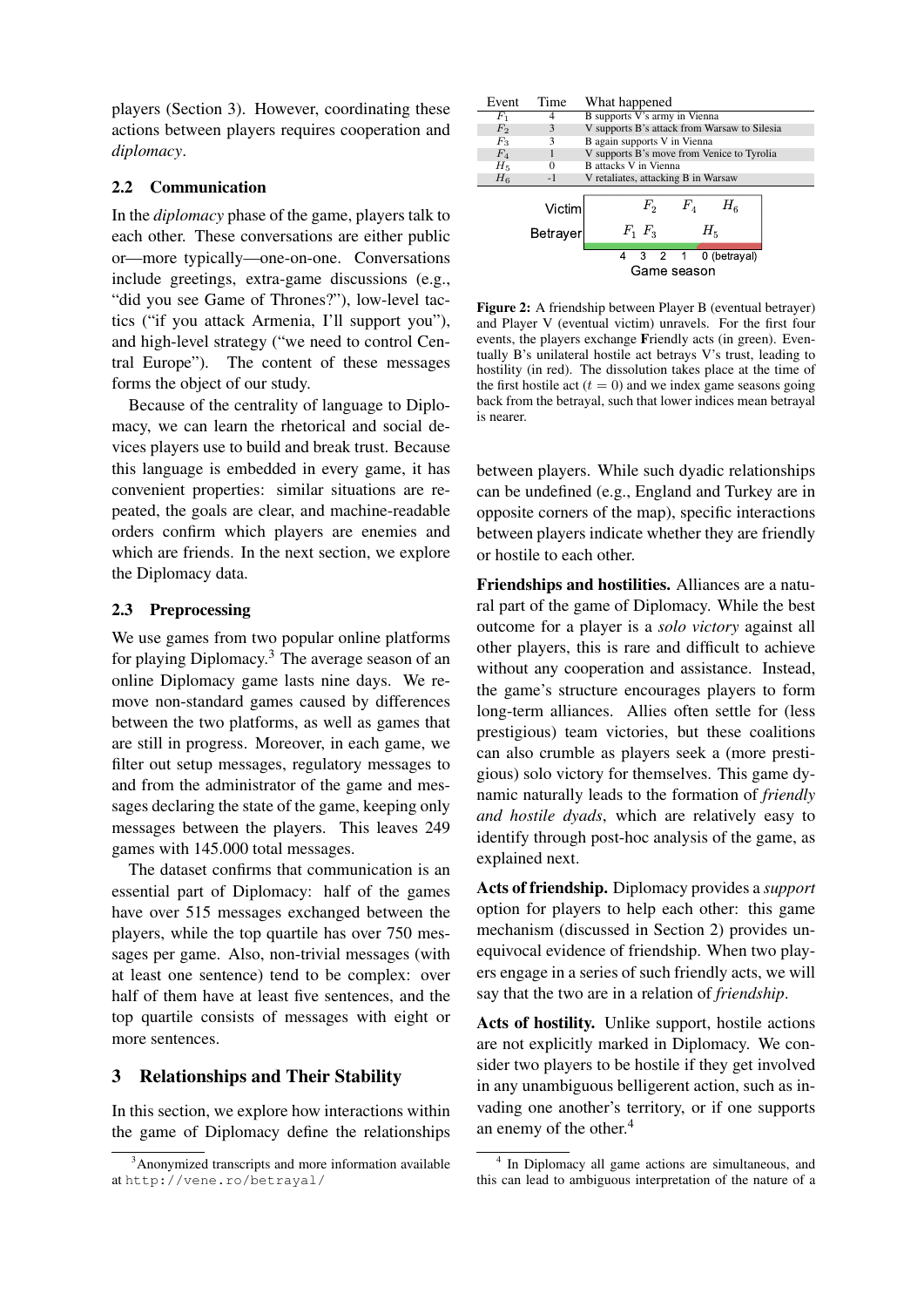Betrayal. As in real life, friendships can be broken unilaterally: an individual can *betray* his friend by engaging in a hostile act towards her. Figure 2 shows two players who started out as friends (green) but became hostile (red) after a betrayal. Importantly, until the last act of friendship (game season  $t = 1$ ), the *victim* is unaware that she will be betrayed (otherwise she would not have engaged in an act of friendship) and the *betrayer* has no interest in signaling his planned duplicity to his partner.

This setting poses the following research challenge: are there linguistic cues that appear during the friendly conversations and portend the upcoming betrayal? A positive answer would have two implications: the betrayer unknowingly hints at his future treachery, and the victim could have noticed it, but did not. We will explore this question in the following sections.

Relationship stability. Before venturing into the linguistic analysis of betrayals, we briefly explore the dynamics underlying these state transitions. We find that, as in real life, friendships are much more likely to collapse into hostilities than the reverse: in Diplomacy, the probability of a friendship to dissolve into enmity is about five times greater than that of hostile players becoming friends. The history of the relationship also matters. A friendship built on the foundation of many cooperative acts is more likely to endure than friendship with a short history, and longlasting conflict is less likely to become a friendship. In numbers, the probability that a two season long friendship ends is 35%, while for pairs who have helped each other for ten or more seasons, the probability of betrayal is only 23%. Similarly, the probability that a two season long conflict resolves is 7%, while players at war for over ten seasons have only a 5% chance to make up. These numbers aren't particularly shocking—the idea that the passage of time has an effect on the strength of a relationship is intuitive. For the purposes of this study, we control for such effects in order to capture purely linguistic hints of betrayal.

Starting from the relationship definitions discussed in this section, in what follows we show how subtle linguistic patterns of in-game player

conversations can reveal whether or not a friendship will turn hostile or not.

## 4 Language Foretelling Betrayal

In this section, we examine whether the conversations between two Diplomacy allies contain linguistic cues foretelling if their friendship will last or end in betrayal. We expect these cues to be subtle, since we only consider messages exchanged when the two individuals are being ostensibly friendly; when at least one of them—the eventual victim—is unaware of the relationship's fate.

#### 4.1 What Constitutes a Betrayal

To find betrayals, we must first find friendships. Building on the discussion from Section 3, we consider a friendship to be *stable* if it is ongoing, established, and reciprocal. Thus, we focus on relationships that contain at least two consecutive and reciprocated acts of friendships that span at least three seasons in game time. We also check that no more than five seasons pass between two acts of friendships, as friendships can fade.

Betrayals are established and reciprocal friendships that end with at least two hostile acts. The person initiating the first of these hostile acts is the *betrayer*, while the other person is the *victim*. 5

For each betrayal instance, we find the most similar stable friendship that was *never* dissolved by betrayal. Using a greedy heuristic, we select friendships that match the betrayals on two statistics: the length of the friendship and number of seasons since the start of the game. After this matching process, we find no significant difference in either of the two variables (Mann-Whitney  $p > 0.3$ ). Matching betrayals with lasting friendships in this fashion removes historical and relationship-type effects such as those discussed in Section 3, and focuses the comparison on the variable of interest: whether a given stable friendship will end in a betrayal or not.

#### 4.2 Linguistic Harbingers of Betrayal

Now we switch to exploring linguistic features that correlate with future betrayal in the controlled setting described above. We start from the intuition that a stable relationship should be balanced (Jung et al., 2012): friends will help each other

pair's interactions. Our definition of hostility intentionally discards such ambiguous evidence. For instance, if two players attempt to move into the same unoccupied territory, this is not necessarily aggressive: allies sometimes use this tactic ("bouncing") to ensure that a territory remains unoccupied.

<sup>&</sup>lt;sup>5</sup> In rare cases, the betrayal can be mutual (i.e., both players start attacking each other in the same season). In such cases, we consider both betrayals.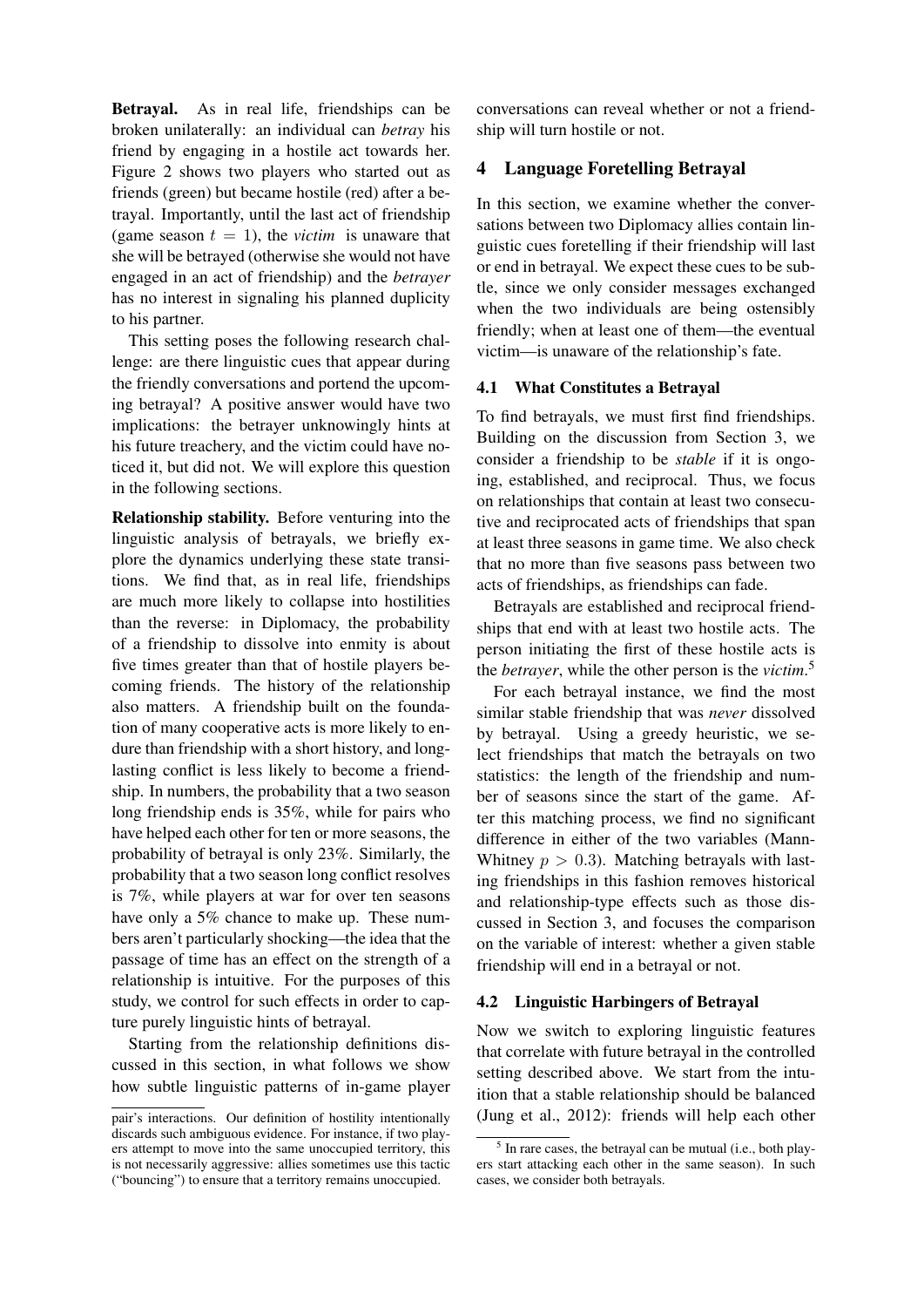

Figure 3: Friendships that will end in betrayal are imbalanced. The eventual betrayer is more positive, more polite, but plans less than the victim. The white bars correspond to matched lasting friendships, where the roles of potential betrayer and victim are arbitrarily assigned; in these cases, the imbalances disappear. Error bars mark bootstrapped standard errors (Efron, 1979).

while enemies will fight each other. A precarious friendship might feel one-sided, while a conflict may turn to friendship through a magnanimous olive branch. Therefore, we focus our attention on linguistic features that have the potential to signal an imbalance in the communication patterns of the dyad.

To ensure that we are studying conversational patterns that occur *only* when the two individuals in the dyad are ostensibly being friends, we only extract features from the messages exchanged before the last act of friendship, that is, before the season labeled 1 in Figure 2. Considering the nature of this setting, we can only hope for subtle linguistic cues: if there were salient linguistic signals, then the victim would notice and preempt the betrayal. Instead, they are taken by surprise; the following is a typical reaction of a player after having been betrayed by a friend:

Well that move was sour. I'm guessing France put you up to it, citing my large growth. This was a pity, as I was willing to give you the lion's share of centers in the west. [...] If you voiced your concerns I would have supported you in most of the western centers. Unfortunately now you have jumped out of the pan into the fire.

Sentiment. Changes in the sentiment expressed in conversation can reflect emotional responses, social affect, as well as the status of the relationship as a whole (Gottman and Levenson, 2000; Wang and Cardie, 2014). We quantify the proportion of exchanged sentences that transmit positive, neutral and negative sentiment using the Stanford Sentiment Analyzer (Socher et al., 2013).<sup>6</sup> Example sentences with these features, as well as all other features we consider, can be found in Table 1.

We find that an imbalance in the amount of positive sentiment expressed by the two individuals is a subtle sign that the relation will end in betrayal (Figure 3a, left; one-sample t-test on the imbalance,  $p = 0.008$ ). When looking closer at who is the source of this imbalance (Figure 3a, right), we find that that it is the eventual betrayer that uses significantly *more positive sentiment* than the control counterpart in the matched friendship (twosample t-test,  $p = 0.001$ ). This is somewhat surprising, and we speculate that this is the betrayer overcompensating for his forthcoming actions.

Argumentation and Discourse. Structured discourse and well-made arguments are essential in persuasion (Cialdini, 2000; Anand et al., 2011). To capture discourse complexity, we measure the average number of explicit discourse connectors per sentence (Prasad et al.,  $2008$ ).<sup>7</sup> These markers belong to four coarse classes: *comparison*, *contingency*, *expansive*, and *temporal*. To capture *planning*, we group temporal markers that refer to the future (e.g.,"next", "thereafter") in a separate category. To quantify the level of argumentation, we calculate average number of claim and premise markers per sentence, as identified by Stab and Gurevych (2014). We also measure the number of request sentences in each message, as identified by the heuristics in the Stanford Politeness classifier (Danescu-Niculescu-Mizil et al., 2013).

The structure of the discourse offers clues to whether the friendship will last. For example, Figure 3b shows that in friendships doomed to end in betrayal, the victim uses planning discourse markers significantly more often than the betrayer (onesample t-test on the imbalance,  $p = 0.03$ ), who is

<sup>6</sup>We collapse the few examples classified as *extreme positive* and *extreme negative* examples into *positive* and *negative*, respectively.

<sup>&</sup>lt;sup>7</sup>We remove the connectors that appear in over 20% of the messages (*and*, *for*, *but*, *if*, *as*, *or*, and *so*).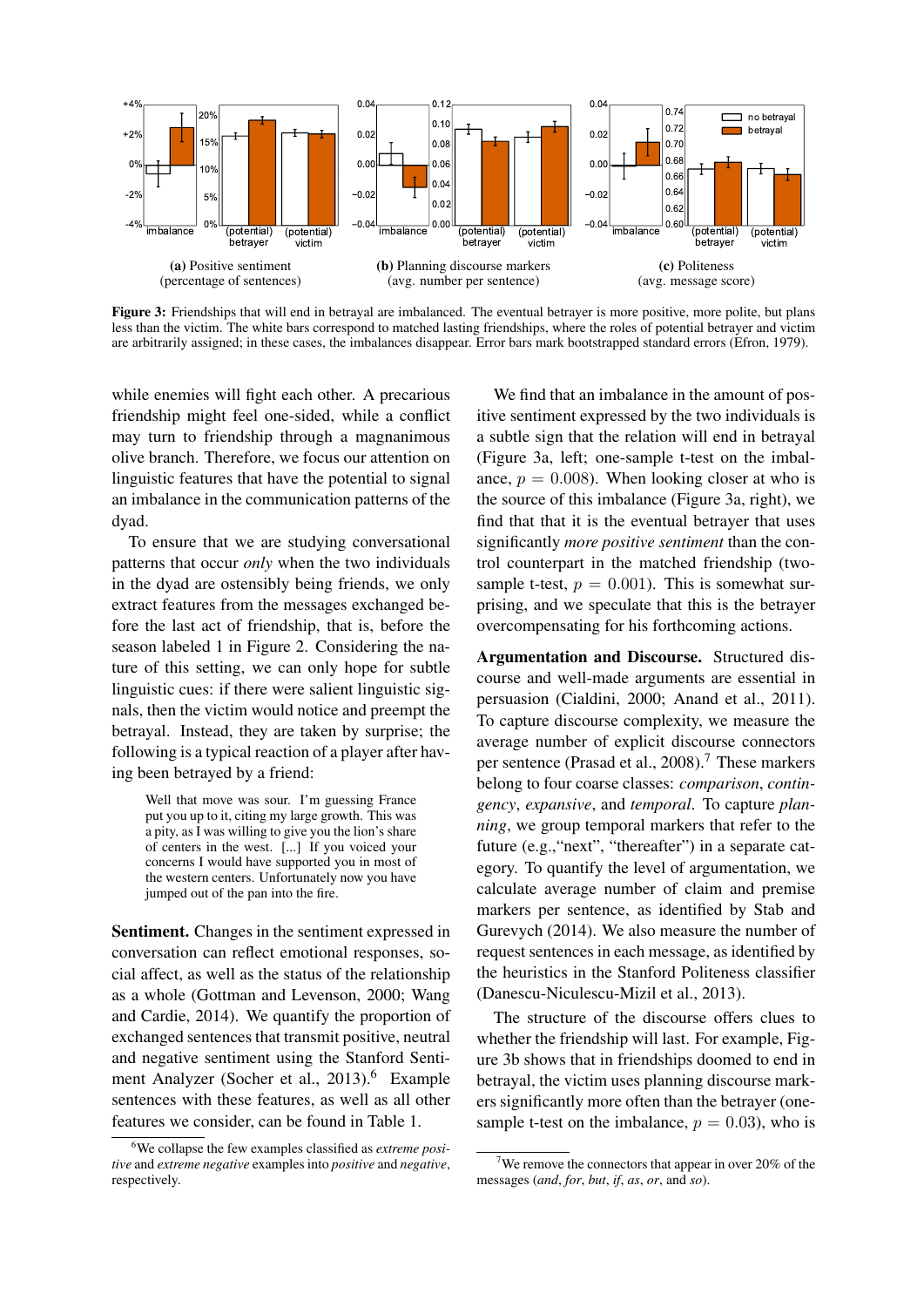| Feature                                                                              | Example sentence from the data                                                                                                                                                                                                                                                                                                             |
|--------------------------------------------------------------------------------------|--------------------------------------------------------------------------------------------------------------------------------------------------------------------------------------------------------------------------------------------------------------------------------------------------------------------------------------------|
| Positive sentiment<br>Negative sentiment<br>Neutral sentiment                        | I will still be thrilled if it turns out you win this war.<br>It's not a great outcome, but still an OK one.<br>Do you concur with my assumption?                                                                                                                                                                                          |
| Claim<br>Premise                                                                     | But I believe that E/F have discarded him and so I think he might bite.<br>I put Italy out <b>because</b> I wanted to work with you.                                                                                                                                                                                                       |
| Comparison<br>Contingency<br>Expansion<br>Temporal<br>Planning<br>Number of requests | We can trade centers <b>as much as</b> we like <b>after</b> that.<br>He did not, thus we are indeed in fine shape to continue as planned.<br>Would you rather see WAR-UKR, or GAL-UKR?<br>I think he can still be effective to help me take TUN while you take ROM.<br>HOL should fall next year, and then MUN and KIE shortly thereafter. |
| <b>Politeness</b>                                                                    | I wonder if you shouldn't try to support Italy into MAR  What do you think?                                                                                                                                                                                                                                                                |
| Subjectivity                                                                         | I'm just curious what you think.                                                                                                                                                                                                                                                                                                           |
| <b>Talkativeness</b>                                                                 |                                                                                                                                                                                                                                                                                                                                            |

Table 1: Summary of the linguistic cues we consider.

likely to be aware that the cooperation has no future. (More argumentation and discourse features will be discussed in the following sections.)

Politeness. Pragmatic information can also be informative of the relation between two individuals; for example Danescu-Niculescu-Mizil et al. (2013) show that differences in levels of politeness can echo differences in status and power. We measure the politeness of each message using the Stanford Politeness classifier and find that friendships that end in betrayal show a slight imbalance between the level of politeness used by the two individuals (one-sample t-test on the imbalance,  $p = 0.09$ ) and that in those cases the future victim is the one that is less polite.

Subjectivity. We explored phrases expressing opinion, accusation, suspicion, and speculation taken from an automatically collected lexicon (Riloff and Wiebe, 2003), but did not find significant differences between betrayals and control friendships.

Talkativeness. Another conversational aspect is the amount of communication flowing between the players, in each direction. To quantify this, we simply use the number of messages sent, the average number of sentences per message, and the average number of words per sentence. Abnormal communication patterns can indicate a relationship breakdown. For example, friendships that dissolve are characterized by an imbalance in the number of messages exchanged between the two players (one-sample t-test,  $p < 0.001$ ).

These results show that there are indeed subtle linguistic imbalance signals that are indicative of an forthcoming betrayal, even in a setting in which the victim is not aware of the impending betrayal.

## 4.3 Predictive Power

To test whether these linguistic cues have any predictive power and to explore how they interact, we turn to a binary classification setting in which we try to detect whether a player V will be betrayed by a player B. (We will call player V the potential victim and player B the potential betrayer.) Expert humans—the actual victims—performed poorly on this task and were not able to tell that they will be betrayed: by virtue of how the dataset is constructed, the performance of the human players is at chance level.

We use the same balanced dataset of matched betrayals and lasting friendships as before and consider as classification instances all the seasons coming from each of the two classes (663 betrayal seasons and 712 from lasting friendships). As features, we use the cues described above and summarized in Table 1, differentiated by source: V or B. We use logistic regression after univariate feature selection. The best setting for the model parameters<sup>8</sup> is selected via 5-fold cross validation, ensuring that instances from the same game are never found in both train and validation folds. The resulting model achieves a cross-validation accuracy of 57% and a Matthews correlation coefficient of 0.14, significantly above chance (52% accuracy and 0 Matthews correlation coefficient), with 95% bootstrapped confidence. This indicates

We optimize the number of features selected, the scoring function used (ANOVA or  $\chi^2$ ), whether to automatically reweigh the classes, the regularizer ( $\ell_1$  or  $\ell_2$ ), and the value of the regularization parameter C between  $10^{-12}$  and  $10^{12}$ .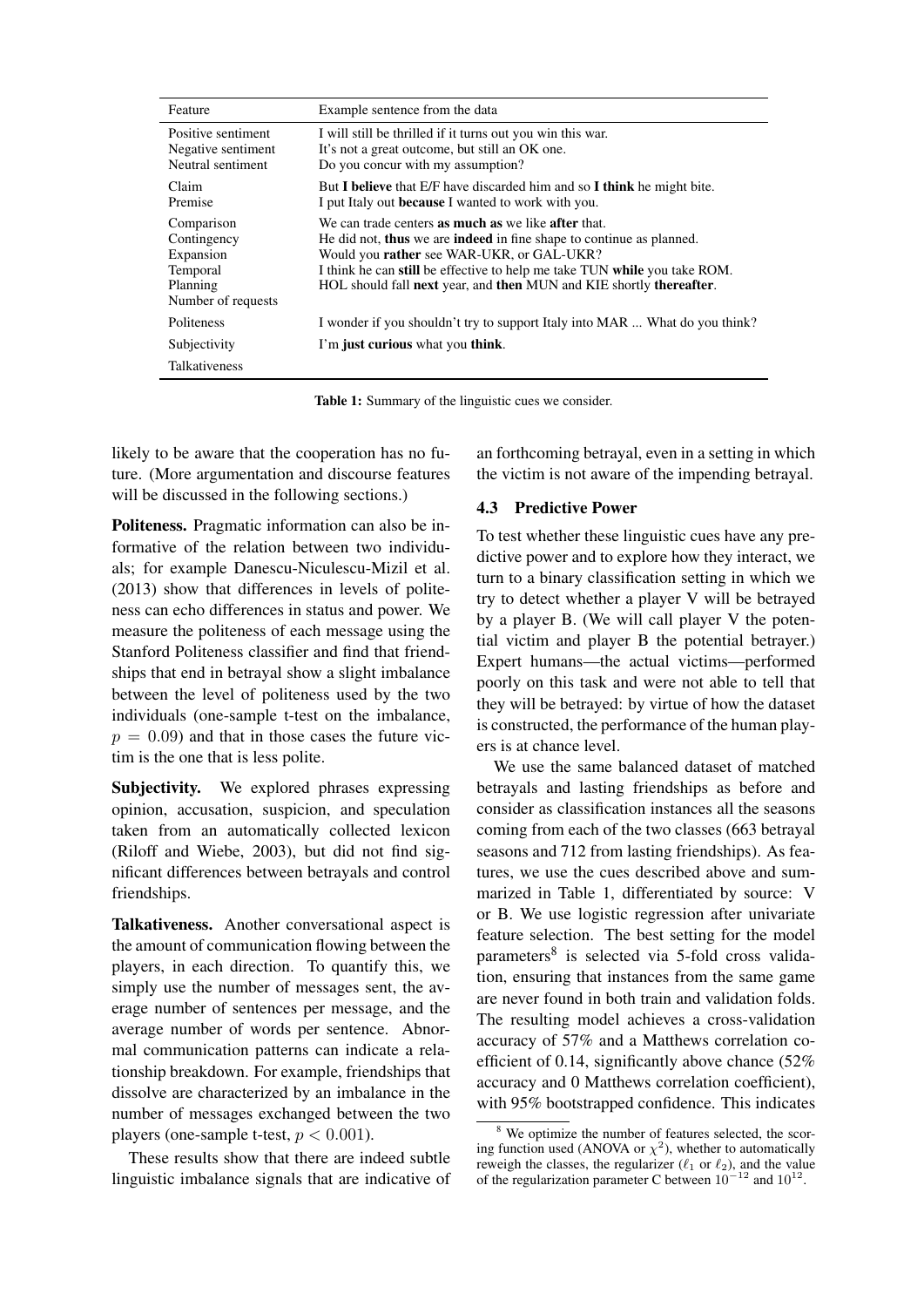| From   | Positive feature                       | From                       | Negative feature                                                                      |
|--------|----------------------------------------|----------------------------|---------------------------------------------------------------------------------------|
| в<br>в | Positive sentiment<br><b>Sentences</b> | в<br>в<br>в<br>В<br>в<br>в | Expansion<br>Comparison<br>Contingency<br>No. Words<br>Planning<br>Negative sentiment |

Table 2: Selected features for recognizing upcoming betrayal, in decreasing order of the absolute value of their coefficients. The *From* column indicates whether the message containing the feature was sent by the potential Betrayer or the potential Victim. (In this case, only betrayer features were selected.) Positive features indicate that a friendship is more likely to end in betrayal.

that, unlike the actual players, the classifier is able to exploit subtle linguistic signals that surface in the conversation.<sup>9</sup>

The selected features and their coefficients are reported in Table 2. On top of the observations we previously made, the feature ranking reveals that writing more sentences per message is more common when one will betray. Discourse features also prove relevant: more complex discourse indicates a lower likelihood of the player betraying (e.g., Figure 3b).

Overall, the selected linguistic features capture a consistent signal that characterizes people's language when they are about to betray: they tend to plan less than their victims, use less structure in their communication, and are overly positive.

#### 5 Sudden yet Inevitable Betrayal

The results from Section 4 suggest that language cues can be subtle signs of future relationship disruption. Even though people are aware that most relationships eventually end, one would still prefer to reap their benefits as long as possible. In Diplomacy, despite the common knowledge that everyone prefers to win alone, players still take chances on long-lasting alliances. This leads to an alternate research question: assuming that a relationship will be disrupted, how soon can one expect to be betrayed? This is still just as challenging for the expert human players, as they were not able to anticipate and thereby avoid betrayal.

Next we investigate if the variation of the linguistic cues over time can predict imminent change in the relationship. We consider only the subset of betrayals used in Section 4, and label each individual game season with its distance from the end of the friendship (as in Figure 2). We prevent short alliances of circumstance from distorting the features close to betrayal by keeping only friendships lasting at least four seasons.

We consider the same cues described in Table 1, and train a classifier to discriminate between the season preceding the last friendly interaction and all the older seasons. This learning task is imbalanced, with only 14% of the seasons being immediately before the betrayal. Thus, we optimize  $F_1$  score and also measure the Matthews correlation coefficient, which takes a value of 0 for uninformative predictions (random or majority). The best model achieves an  $F_1$  score of 0.31 and a Matthews correlation coefficient of 0.17, significantly better than chance with 95% bootstrapped confidence. This shows that we can capture signs of imminent betrayal, something that even the skilled human players have failed to do. Furthermore, 39% of the predicted false positives are within two seasons of the last friendly act. This suggests that sometimes the warning signs can appear slightly earlier.

The selected features, displayed in Table 3, reflect some of the effects identified in Section 4, such as the importance of positive sentiment and planning discourse markers. Betrayers have a tendency to use more positive sentiment during the last moment of purported friendliness (Figure 4a). Also, expressing more opinions through claims is a sign that one will not betray right away. Three of the discourse features (comparison, contingency and expansion) are selected as *imbalance* features (they have near-opposite coefficients for the betrayer and for the victim), indicating that as betrayal approaches, victims are less eloquent than betrayers. Interestingly, some predictive signals come only from the victim: a partner using increasingly more planning words is at higher risk of being betrayed (Figure 4b). This could be explained by the pressure that making plans for the future can put on a relationship. A similar reasoning applies for making many requests.

We also find that a decrease in a partner's politeness presages their imminent betrayal. The change in politeness over time (Figure 4c) reveals a reversal in the politeness imbalance of the pair. This explains why politeness is not a good enough feature in detecting long-term betrayal. The behav-

<sup>&</sup>lt;sup>9</sup>Since our focus is on understanding linguistic aspects of betrayal, rather than on achieving the best possible performance on this particular Diplomacy task, we do not use game-specific information, such as the players' position on the map, or any information not accessible to both players.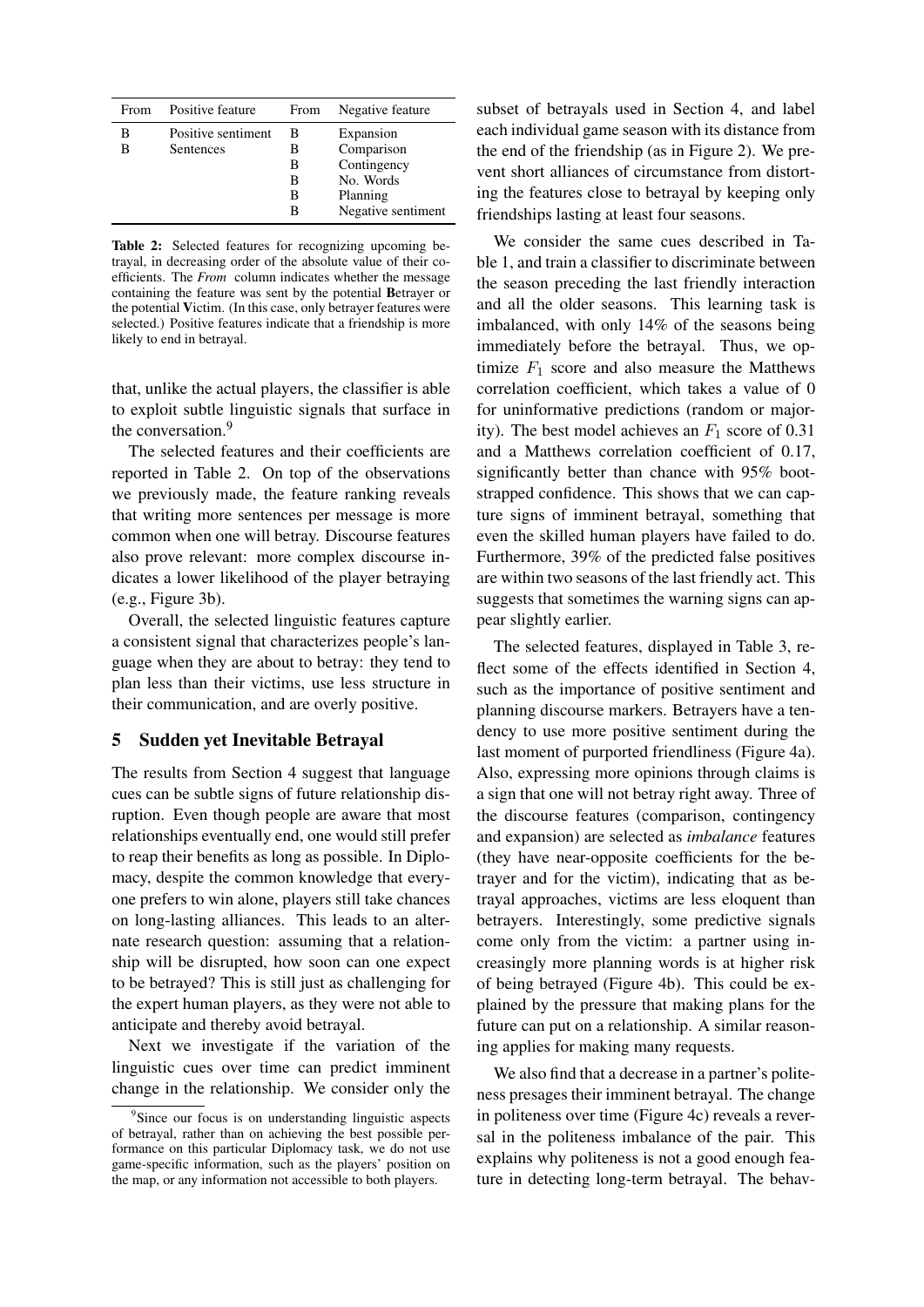

Figure 4: Changes in balance can mark imminent betrayal. As the breakdown approaches, the betrayer becomes more positive but less polite, and the victim tends to make more requests and become more polite. Error bars mark bootstrapped standard errors (Efron, 1979).

| From | Positive feature   | From | Negative feature |
|------|--------------------|------|------------------|
| V    | Comparison         | в    | Claims           |
| V    | Positive sentiment | в    | Politeness       |
| V    | Contingency        | В    | Contingency      |
| V    | Planning           | В    | Subjectivity     |
| V    | Requests           | в    | Expansion        |
|      | Expansion          | в    | No. Sentences    |
|      |                    |      | Comparison       |

Table 3: Selected features for recognizing imminent betrayal, in decreasing order of the absolute value of their coefficients. The *From* column indicates whether the message containing the feature comes from the potential Betrayer or the potential Victim. Positive features indicate that an exchange is more likely to be followed by immediate betrayal.

ior could have two intuitive explanations. On one hand, if the betrayer has planned the act in advance, politeness can be a strategy for deception. On the other hand, if the betrayer receives impolite requests, the value of the relationship can decrease, hastening a betrayal. We observe a similar dynamic for the average number of sentences per message sent by the betrayer; the feature is selected in both prediction tasks, but with opposite signs: more complex messages suggest that betrayal *will* happen, but *not right away*.

Studying language change as betrayal draws nearer uncovers effects that cannot be seen when looking at an entire friendship on average. For example, while excessively positive and polite partners are potential betrayers, people who have themselves suddenly become more polite are likely to become victims soon.

#### 6 Relevance Beyond the Game

While discovering betrayal in one online game is a fun and novel task, our work connects with broader research in computational social science. In this section we describe how our work tackles issues that previous research on alliances, negotiation, and relationships have faced.

Cooperation and relationship building are an essential part of many activities: completing a group project, opening a business, or forging a new relationship. Each of these has been the subject of extensive research to understand what makes for effective relationships. Jung et al. (2012) show that a balanced working relationship is more likely to lead to better performance on tasks like pair programming. Imai and Gelfand (2010) show that understanding cultural norms improves negotiations. While these data are elicited in the lab, our "found" data are inexpensive because Diplomacy games are fun and inherently anonymized.

Romance is a popular and more real-world phenomenon that helps us understand how relationships form and dissolve. The research that tells us how language shapes early dating (Ranganath et al., 2009) and whether an existing relationship will continue (Slatcher and Pennebaker, 2006; Gottman and Levenson, 2000; Ireland et al., 2011) is formed from an incomplete sample of a course of a relationship. In contrast, a game of Diplomacy is shorter than almost any marriage and we have a complete account of all interactions throughout the entire relationship. Furthermore, this work focuses on the unilateral and asymmetric act of betrayal, rather than on the question of whether a relation will last.

Playing Diplomacy online is less tangible than a romantic relationship, but understanding trust and deception in online interactions (Riegelsberger et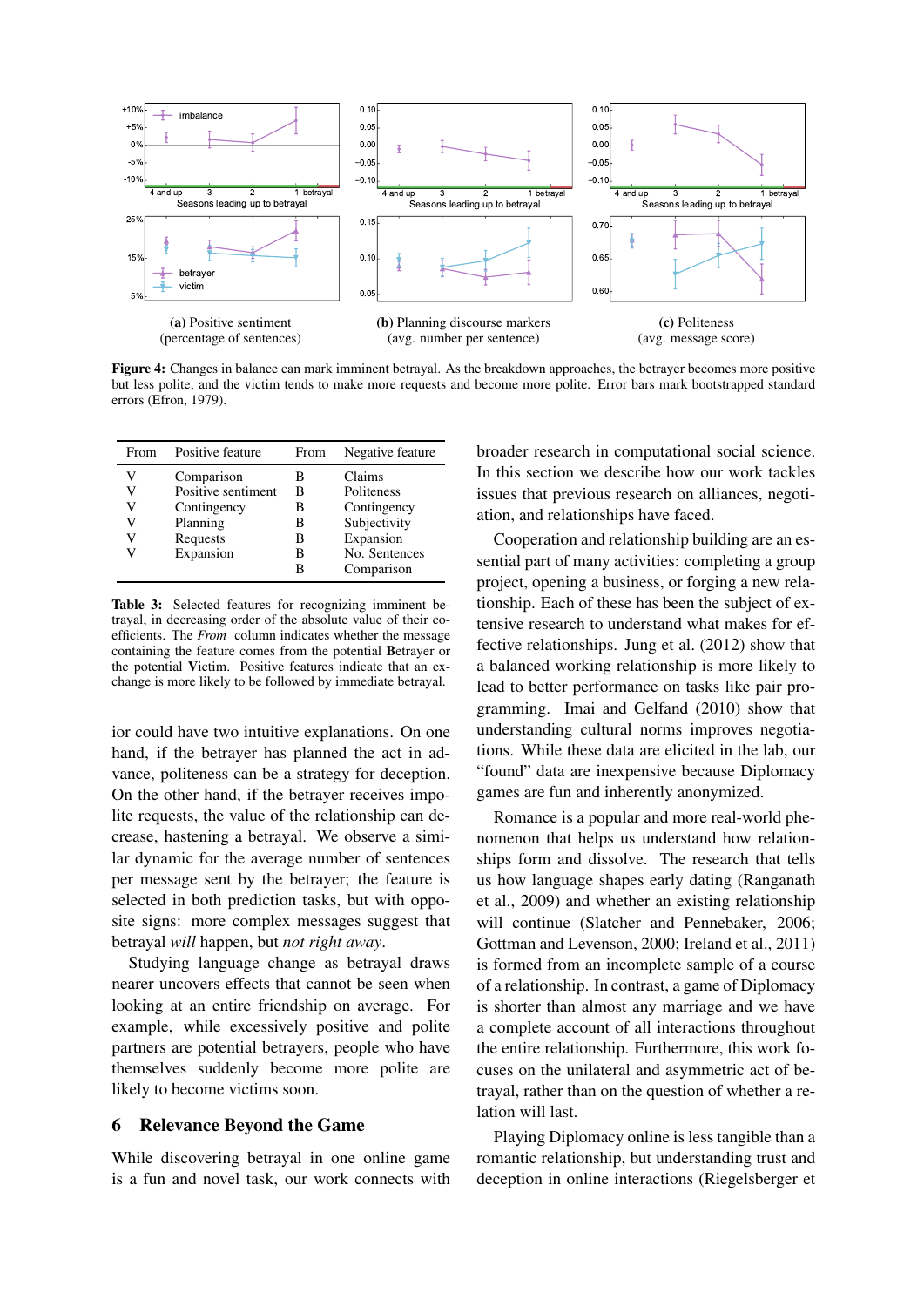al., 2003; Newman et al., 2003; Hancock et al., 2007; Ott et al., 2011; Feng et al., 2012) is particularly important because the Internet marketplace is a growing driver of economic growth (Boyd, 2003). Diplomacy offers a setting in which deception occurs spontaneously in the context of complex relationships.

# 7 Conclusions

Despite people's best effort to hide it, the intention to betray can leak through the language one uses. Detecting it is not a task that we expect to be solvable with high accuracy, as that would entail a reliable "recipe" for avoiding betrayal in relationships; in this unrealistic scenario, betrayals would be unlikely to exist. While the effects we find are subtle, they bring new insights into the relation between linguistic balance and stability in relationships.

Although we use one game to develop our methodology, the framework developed here can be extended to be applied to a wide range of social interaction. Social dynamics in collaborative settings can bear striking similarities to those present in war games. For example, in Wikipedia "edit wars"—where attacks correspond to edit reverts are common on issues relating to politics, religion, history and nationality, among others (Kittur et al., 2007). As in Diplomacy, Wikipedia editors form alliances, argue and negotiate about possible compromises. A challenge for future work is to find reliable linguistic cues that generalize well between such settings.

# Acknowledgements

This work is dedicated to all those who betrayed us. We thank Mario Huys, Chris Babcock, and Christopher Martin for providing the Diplomacy dataset. We are grateful to Flavio Chierichetti, Malte Jung, Sendhil Mullainathan and the annonymous reviewers for their helpful comments. This work was conducted in part while Cristian Danescu-Niculescu-Mizil and Vlad Niculae were at the Max Planck Institute for Software Systems. Jordan Boyd-Graber is supported by NSF Grants CCF-1409287, IIS-1320538, and NCSE-1422492. Cristian Danescu-Niculescu-Mizil is supported by a Google Faculty Research Award. Any opinions, findings, conclusions, or recommendations expressed here are those of the authors and do not necessarily reflect the view of the sponsor.

#### References

- Pranav Anand, Joseph King, Jordan Boyd-Graber, Earl Wagner, Craig Martell, Douglas W. Oard, and Philip Resnik. 2011. Believe me: We can do this! In *Proceedings of the AAAI 2011 Workshop on Computational Models of Natural Argument*.
- Robert Axelrod and Douglas Dion. 1988. The further evolution of cooperation. *Science*, 242(4884):1385– 1390.
- Josh Boyd. 2003. The rhetorical construction of trust online. *Communication Theory*, 13(4):392–410.
- Berno Buechel, Eike Emrich, and Stefanie Pohlkamp. 2013. Nobody's innocent: The role of customers in the doping dilemma. MPRA paper, University Library of Munich, Germany.
- Robert B. Cialdini. 2000. *Influence: Science and Practice (4th Edition)*. Allyn & Bacon.
- Cristian Danescu-Niculescu-Mizil, Moritz Sudhof, Dan Jurafsky, Jure Leskovec, and Christopher Potts. 2013. A computational approach to politeness with application to social factors. In *Proceedings of the Association for Computational Linguistics*.
- Bradley Efron. 1979. Bootstrap methods: Another look at the jackknife. *The Annals of Statistics*, (1979):1–26.
- Song Feng, Ritwik Banerjee, and Yejin Choi. 2012. Syntactic stylometry for deception detection. In *Proceedings of the Association for Computational Linguistics*.
- John M. Gottman and Robert W. Levenson. 2000. The timing of divorce: Predicting when a couple will divorce over a 14-year period. *Journal of Marriage and Family*, 62(3):737–745.
- Jeffrey T. Hancock, Lauren E. Curry, Saurabh Goorha, and Michael Woodworth. 2007. On lying and being lied to: A linguistic analysis of deception in computer-mediated communication. *Discourse Processes*, 45(1):1–23.
- Lynn Imai and Michele J. Gelfand. 2010. The culturally intelligent negotiator: The impact of cultural intelligence (CQ) on negotiation sequences and outcomes. *Organizational Behavior and Human Decision Processes*, 112(2):83–98.
- Molly E. Ireland, Richard B. Slatcher, Paul W. Eastwick, Lauren E. Scissors, Eli J. Finkel, and James W. Pennebaker. 2011. Language style matching predicts relationship initiation and stability. *Psychological Science*, 22(1):39–44.
- Malte Jung, Jan Chong, and Larry Leifer. 2012. Group hedonic balance and pair programming performance: Affective interaction dynamics as indicators of performance. In *International Conference on Human Factors in Computing Systems*.